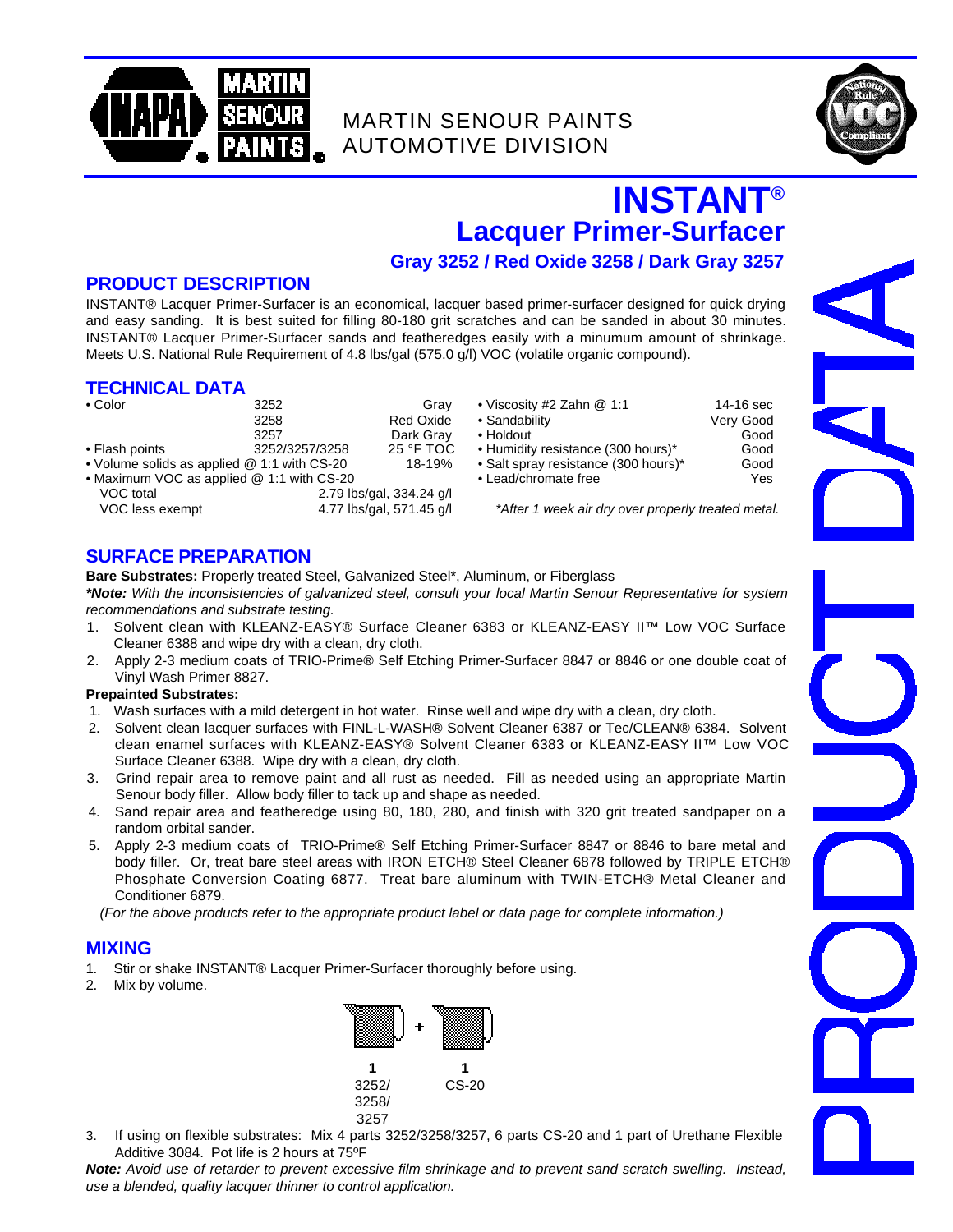## **APPLICATION**

- 1. Adjust air pressure at the gun to **40-45** psi for siphon feed gun, **35-40** psi for gravity feed gun, or **40-45** psi for pressure feed gun with **6-10** psi pot pressure.
- 2. Spray **two or more medium wet coats** at a gun distance of 8"-10" allowing each coat to become hand slick before the next coat. Use medium coats for filling instead of heavy, wet coats to minimize film shrinkage. Recommended dry film thickness is 2.0-2.5 mils.
- 3. Clean spray gun with a quality lacquer thinner immediately after use.

## **GUN RECOMMENDATIONS FOR OPTIMUM PERFORMANCE**

|                          | <i>MANU-</i>     |                        |                  |                  |             |
|--------------------------|------------------|------------------------|------------------|------------------|-------------|
| SPRAY GUN TYPE           | <b>FACTURER</b>  | <b>SPRAY GUN MODEL</b> | <b>NOZZLE</b>    | AIR CAP          | PSI         |
| <b>HVLP Gravity Feed</b> | <b>SATA</b>      | ΜВ                     | 1.7 $mm/1.9$ mm  | use one supplied | 5-7 psi cap |
| <b>HVLP Gravity Feed</b> | <b>DeVilbiss</b> | GTI                    | 1.4 $mm/1.6$ mm  | #97              | 5-7 psi cap |
| <b>HVLP Gravity Feed</b> | Sharpe           | SGF98/SGF-HVLP         | 1.6 mm/1.8 mm    | use one supplied | 5-7 psi cap |
| Conv. Gravity Feed       | <b>SATA</b>      | Jet 90                 | $1.8 \text{ mm}$ | use one supplied | 30-35 psi   |
| Conv. Gravity Feed       | Sharpe           | SGF                    | $1.8 \text{ mm}$ | #10              | 30-35 psi   |
| Conv. Gravity Feed       | <b>DeVilbiss</b> | <b>JGA Series</b>      | $1.8$ mm $EX$    | #80              | 30-40 psi   |
| .                        |                  |                        |                  |                  |             |

**\*Must check with manufacturer supplied air cap test kit**

## **RECOATING**

- 1. Allow INSTANT® Lacquer Primer-Surfacer to dry for a minimum of 30 minutes before sanding. Cool temperatures or high film thickness will extend this time.
- 2. Finish sand with 400 grit or finer sandpaper. If wet sanding, allow water to evaporate. Apply heat at 140ºF for 15-20 minutes to ensure water has evaporated to prevent humidity blistering over time. Solvent clean with KLEANZ-EASY II™ Low VOC Surface Cleaner 6388 or Tec/CLEAN® Surface Cleaner 6384 to ensure surface is free of sanding residue.
- 3. Sealing of INSTANT® Lacquer Primer-Surfacer is recommended for maximum gloss holdout. Seal with QUIK-SEAL® Primer-Sealer 8093, 8097, or 8098; or Tec/SEAL® Acrylic Urethane Sealer 5105 (for complete panels only). *Do not use epoxy primers.*
- 4. INSTANT® may be directly recoated after sanding with most Martin Senour acrylic topcoats\* but sealers are recommended for sealing large areas of primer-surfacer to prevent "bullseyes" and for uniform gloss holdout. When recoating with SYNTHOL® Enamel sealing is required. (\*Tec/BASE® Basecoat/Clearcoat, Tec/ONE-STAGE® Acrylic Urethane, Tec/GLO®, Martin Senour Acrylic Lacquer, Martin Senour Acrylic Enamel, UREGLO™ Polyurethane Enamel.)